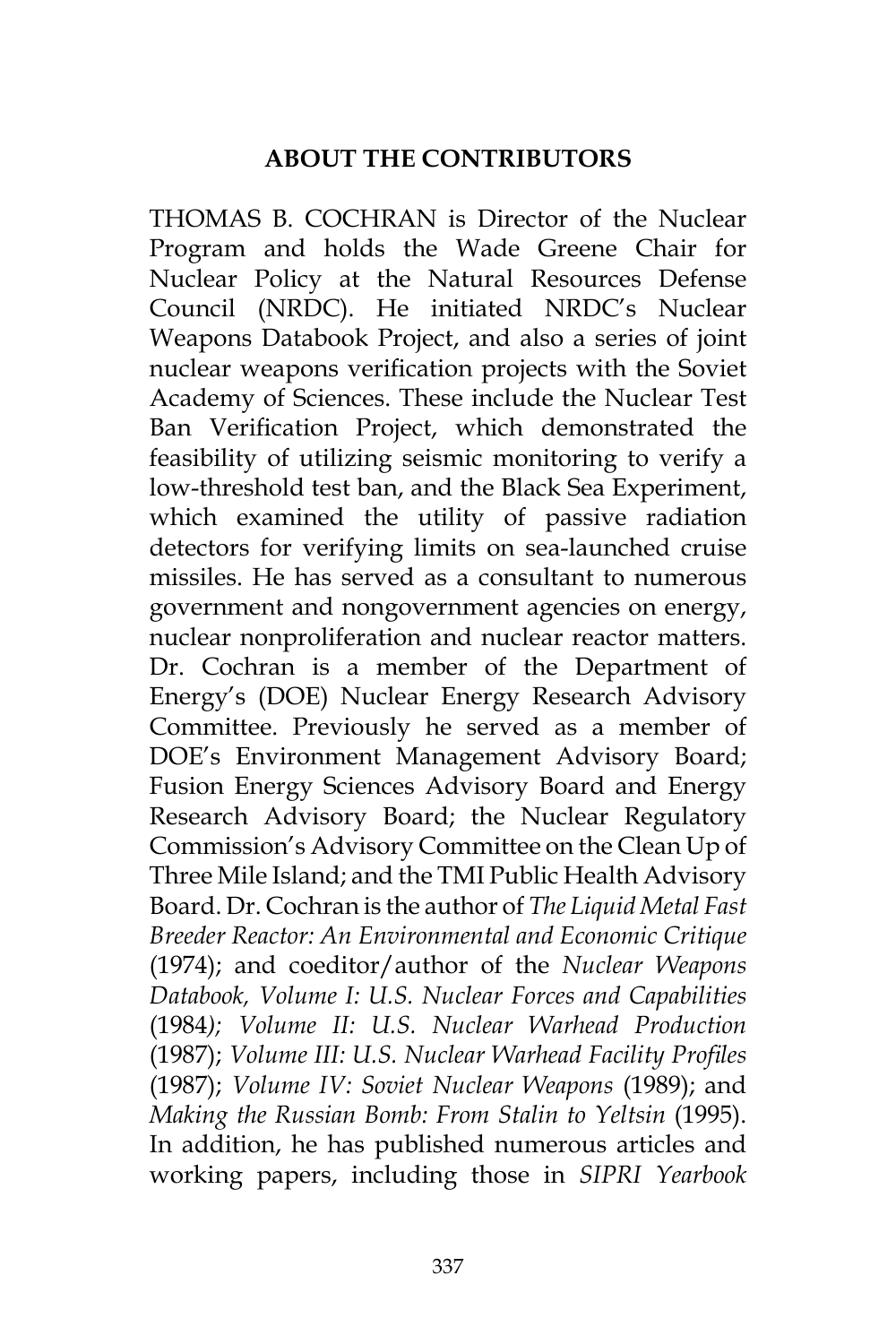chapters, *Arms Control Today*, and the *Bulletin of the Atomic Scientists*. He co-authored, with Dr. Robert S. Norris, the article on "Nuclear Weapons" in the 1990 printing of *The New Encyclopedia Britannica* (15th edition). Dr. Cochran received his Ph.D. in Physics from Vanderbilt University in 1967. He was Assistant Professor of Physics at the Naval Postgraduate School, Monterey, California, from 1967 to 1969; Modeling and Simulation Group Supervisor of the Litton Mellonics Division, Scientific Support Laboratory, Fort Ord, California, from 1969 to 1971; and from 1971 to 1973, he was a Senior Research Associate at Resources for the Future. He is the recipient of the American Physical Society's Szilard Award and the Federation of American Scientists' Public Service Award, both in 1987. As a consequence of his work, NRDC received the 1989 Scientific Freedom and Responsibility Award by the American Association for the Advancement of Science (AAAS). Dr. Cochran is a Fellow of the American Physical Society and the AAAS.

GARRY DILLON graduated in Applied Physics from the now University of Salford. After a initial career in radioisotope applications, he joined the UK Central Electricity Generating Board (CEGB) in 1963 and became the Health Physicist at Trawsfynydd Nuclear Power Station. In 1970, he transferred to CEGB London HQ, Nuclear Health and Safety Department, as nuclear safety compliance inspector for Bradwell and Sizewell Nuclear Power Stations. He joined the IAEA, Radiological Safety Section, in 1976 and was appointed Radiation Health and Safety Officer. He transferred to the Department of Safeguards (DSG) in 1978. In 1980, he established the IAEA's first fully functional Safeguards Field Office, located in Toronto, Canada, and served as head of that office until returning to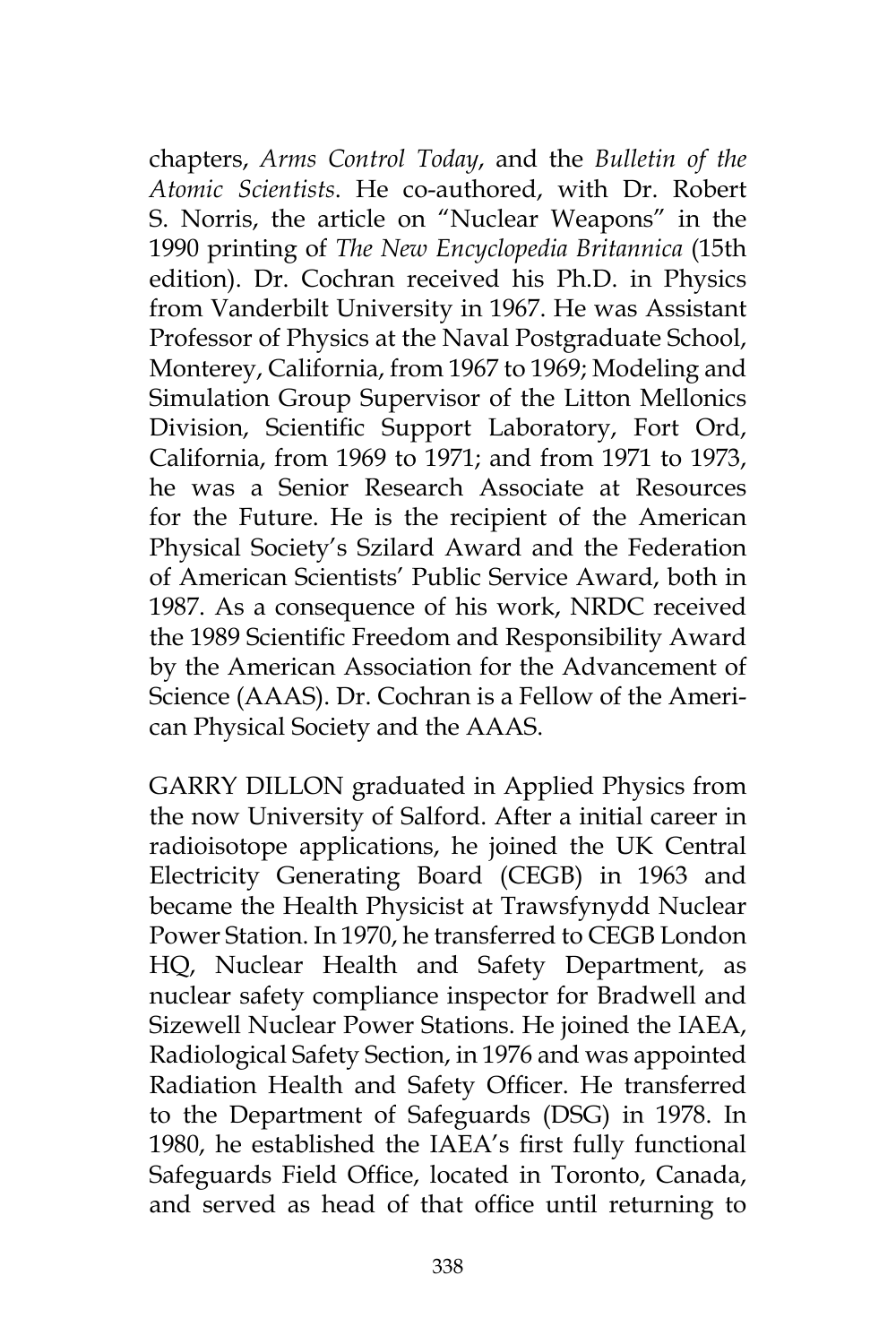Vienna HQ in 1985. He served in a number of linemanagement positions within DSG, the last of which was as section head responsible for, inter alia, the verification of South Africa's voluntary abandonment of its nuclear weapons program. Mr. Dillon joined the Iraq Action Team in November 1993 as Deputy Leader (Operations) and was Action Team Leader from June 1997 until his retirement in October 1999. In mid-1994, he established the Nuclear Monitoring Group (NMG) whose principal function was the infield implementation of the IAEA Ongoing Monitoring and Verification (OMV) plan—a critical component of which was a progressively introduced Wide Area Monitoring program. The NMG was continuously present in Iraq until its departure in December 1998. Throughout this time with the Iraq Action Team, he spent more than 350 days in-country and was actively involved in the carrying out of inspections, as well as interviewing Iraqi technologists and political officials.

JACK EDLOW graduated from George Washington University with a BA in Business Administration, then joined his father at Edlow International in 1969. He became Vice President of the company in 1970, then President in 1978. As President of Edlow International Company for over 20 years, Mr. Edlow has been responsible for all phases of the company's activities including transportation, warehousing, and logistic support services for nuclear suppliers and users worldwide. He has acted as sales representative for fuel cycle activities of leading international organizations involving supply of concentrates and conversion services and management of toll enrichment contracts. He has been active in consulting activities covering all aspects of the nuclear fuel cycle. Over a period of 3 years,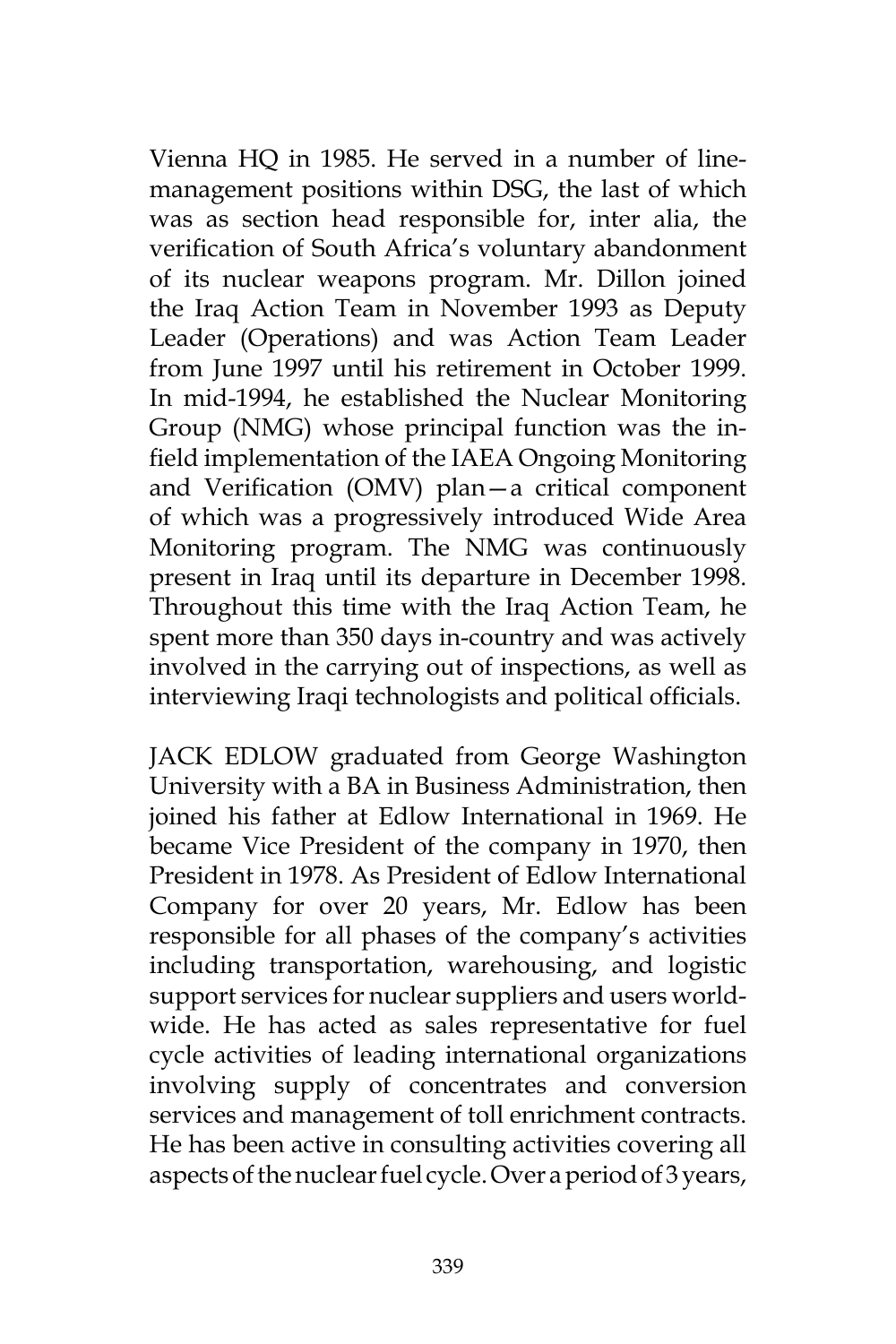Mr. Edlow managed a special division of the Company established to provide special high security transport services to ERDA/DOE for sensitive materials. This system used a fleet of dedicated armored vehicles to move the materials across a nationwide network between various government and contractor facilities. Prior to the establishment of DOE's Office of Civilian Waste Management (OCRWM) program, Edlow International and the firm, Ridihalgh Eggers Assoc., teamed up to design a new generation of truck and rail transport casks. It has become the benchmark for many of the OCRWM financed and supported designs that have been subsequently developed. Mr. Edlow spent 2 years of his and the Company's effort and resources on convincing the Executive and Legislative Branches of the U.S. Government to support the Reduced Enrichment Research & Test Reactor (RERTR) program and to take back the high-enriched spent fuel discharged from such reactors. He has overseen the successful shipment of U.S. origin spent fuel from many research reactors in Europe and South America. Completed shipments have required the complex integration on all modes of transportation while supporting the DOE's 10 year program to complete shipment of material from four countries. Mr. Edlow is also Managing Director of Edlow International Australia Pty. Limited, Edlow International Company's Australian subsidiary in Melbourne. As President of Edlow East-West, Inc., Mr. Edlow has traveled to many Russian nuclear facilities and has acquired extensive personal knowledge.

PIERRE GOLDSCHMIDT is a visiting scholar at the Carnegie Endowment for International Peace and also a member of the Board of Directors for the Association Vinçotte Nuclear (AVN). AVN is a non-profit,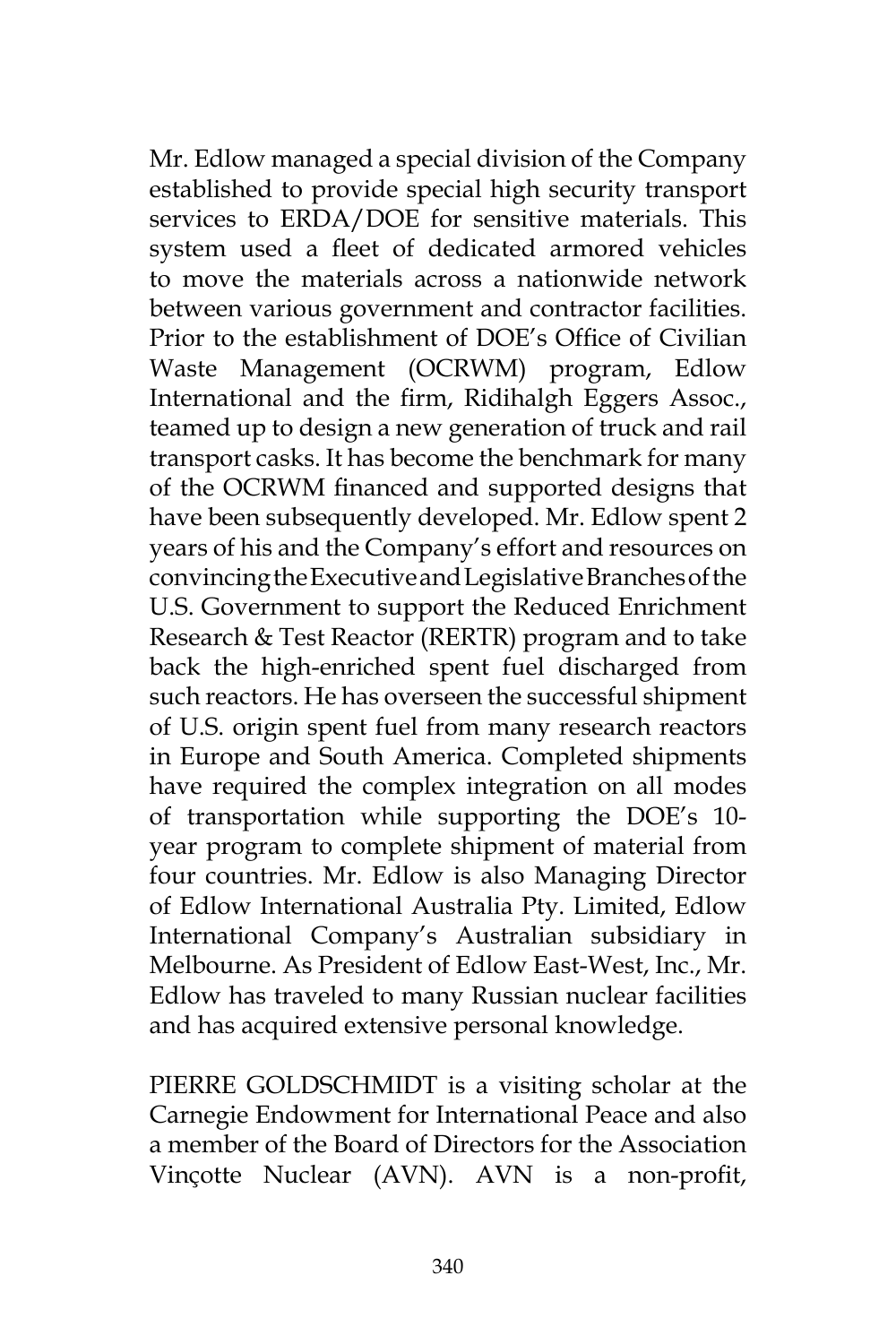authorized inspection organization charged with verifying compliance of nuclear power plants with Belgian safety regulations. Dr. Goldschmidt was the Deputy Director General, Head of the Department of Safeguards, at the International Atomic Energy Agency from 1999 to June 2005. The Department of Safeguards is responsible for verifying that nuclear material placed under safeguards is not diverted to nuclear weapons or other nuclear explosive devices and that there are no undeclared nuclear material or activities in non-nuclear weapons states party to the NPT. Before assuming this position, Dr. Goldschmidt was, for 12 years, General Manager of SYNATOM, the company responsible for the fuel supply and spent fuel management of seven Belgian nuclear plants that provide about 60 percent of the country's electricity. For 6 years, Dr. Goldschmidt was a member of the Directoire of EURODIF, the large French uranium enrichment company. He has headed numerous European and international committees, including as Chairman of the Uranium Institute in London and Chairman of the Advisory Committee of the EURATOM Supply Agency. Dr. Goldschmidt studied Electro-Mechanical Engineering and holds a Ph.D. in Applied Science from the University of Brussels; a Masters Degree in Nuclear Engineering from the University of California, Berkeley; and a B.A. in Electro-mechanical Engineering from the University of Brussels .

NIKOLAI NIKOLAEVICH KHLEBNIKOV is a national of the Russian Federation. He holds a Ph.D. in Chemical Technology from the State Research Institute of Rare Metals in Moscow. Dr. Khlebnikov started his career in 1970 as a researcher at the State Research Institute of Rare Metals where he worked for 8 years, followed by 8 years as a Section and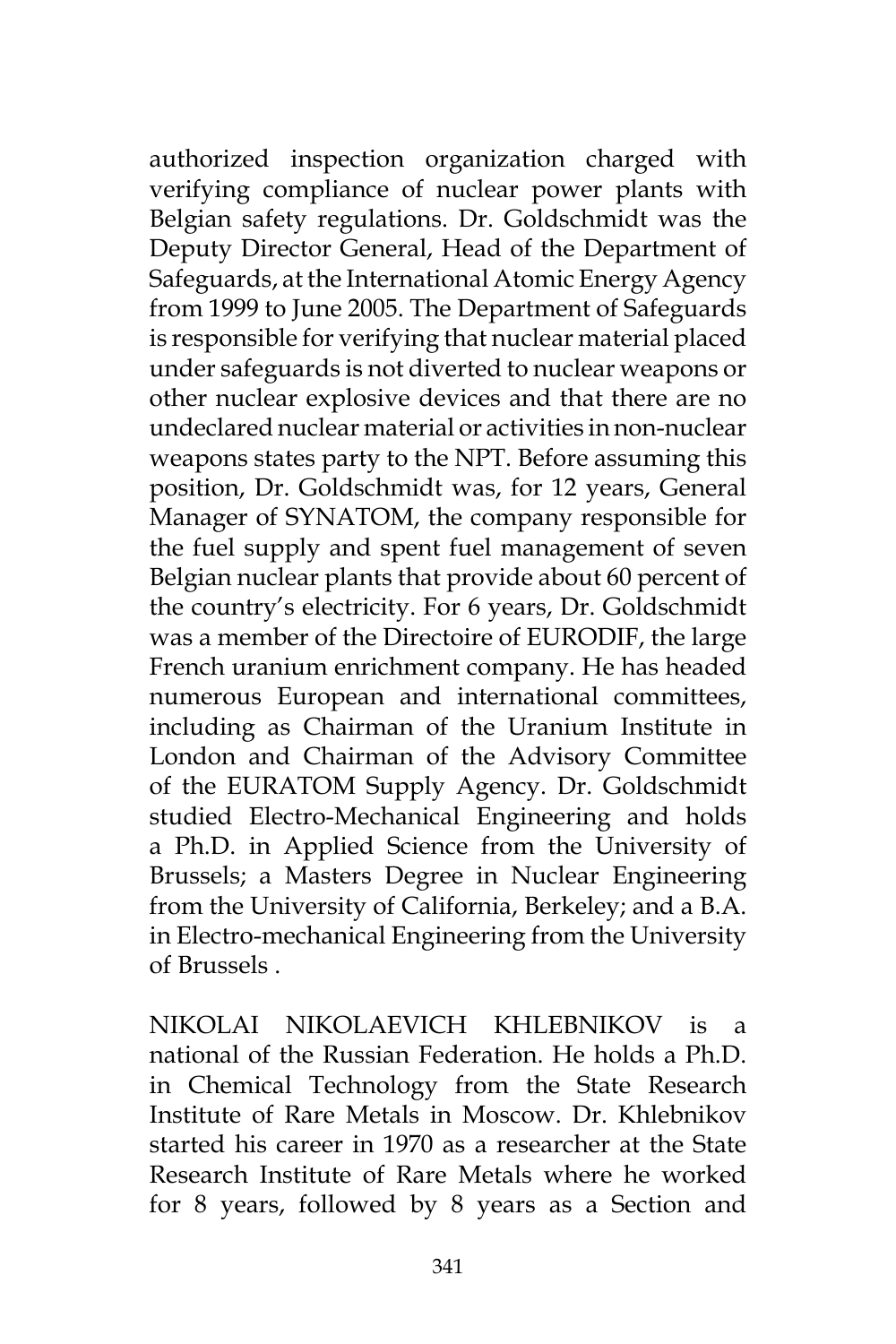Laboratory Head in the Central Research Institute of Atomic Information in Moscow. He then worked for 8 years in the International Atomic Energy Agency (IAEA) in Vienna, first as a Section Head for System Studies in the Division of Concepts and Planning and then as a Section Head in the Division of Operations C responsible for safeguards implementation in European countries. He returned to the Ministry of the Russian Federation on Atomic Energy, Department for International Relations in Moscow where he worked as a Division Head and was responsible for nonproliferation issues and international organizations. He was a member of the Standing Advisory Group on Safeguards Implementation from 1994 until 1998. He joined the IAEA again in 1998, when he was appointed as Director of the Division of Technical Support with overall responsibility for the development and maintenance of equipment for verification of nuclear materials and training, a position he still holds. Dr. Khlebnikov has written about 30 publications in the area of chemical technology and about 25 publications in the area of safeguards.

EDWIN LYMAN is a Senior Staff Scientist in the Global Security Program at the Union of Concerned Scientists (UCS) in Washington, DC, a position he has held since May 2003. Before going to UCS, he worked at the Nuclear Control Institute for nearly 8 years, first as scientific director and then as president. He earned a doctorate in physics from Cornell University in 1992. From 1992 to 1995, he was a postdoctoral research associate at Princeton University's Center for Energy and Environmental Studies. Dr. Lyman's research focuses on security and environmental issues associated with the management of nuclear materials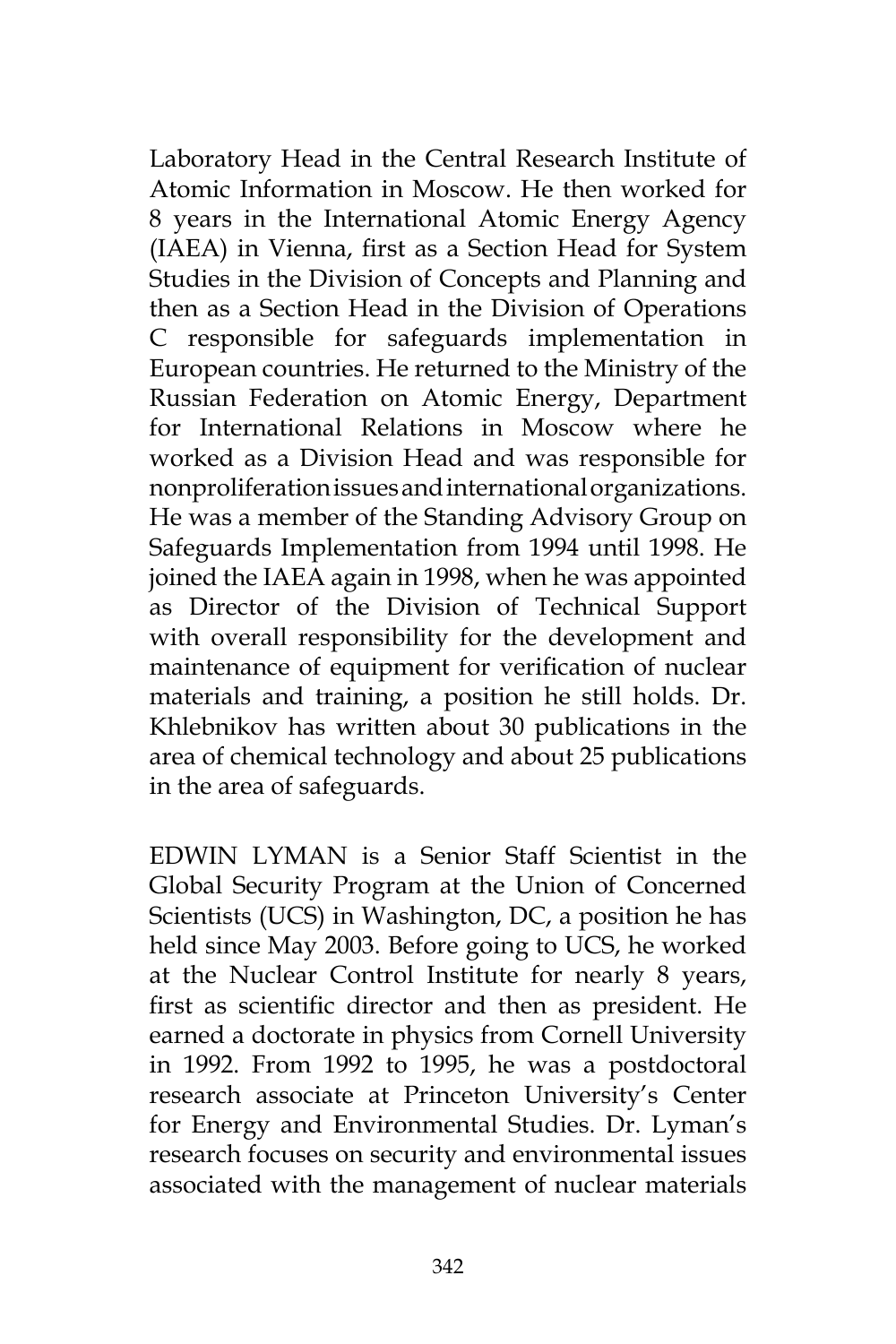and the operation of nuclear power plants. He has published articles and letters in journals and magazines including *Science*, the *Bulletin of the Atomic Scientists*, and *Science and Global Security*. He is an active member of the Institute of Nuclear Materials Management. In the spring of 2001, he served on a Nuclear Regulatory Commission expert panel on the role and direction of the NRC Office of Nuclear Regulatory Research and briefed the Commission on his findings. In July 2001, he was again invited to a Commission meeting to discuss the licensing of new nuclear reactors in the United States.

QUENTIN MICHEL is Lecturer in Non-Proliferation and Sustainable Development at the Faculty of Law of Liège University (Belgium). He teaches also at the International School of Nuclear Law, OECD Nuclear Energy Agency and University of Montpellier 1, France. Dr. Michel is also an expert for the European Commission, the Belgium Federal Agency for Nuclear Control, and for the Belgian Government on weapons nonproliferation issues.

DAVIDE PARISE received his Ph.D. in Energy Management on Safeguards at Universita' "La Sapienza" (Roma) before joining the International Atomic Energy Agency (IAEA) in 2005 to develop software for the characterization of nuclear materials with gamma/X spectroscopy for safeguard use. In 2006 he joined the Novel Technologies Project as a safeguards system analyst to assist with the examination of candidate novel technologies that could be used by IAEA inspectors, mostly focusing on the use of laser technologies and on the detection of nuclear activities and facilities from a distance. In 2007 he joined the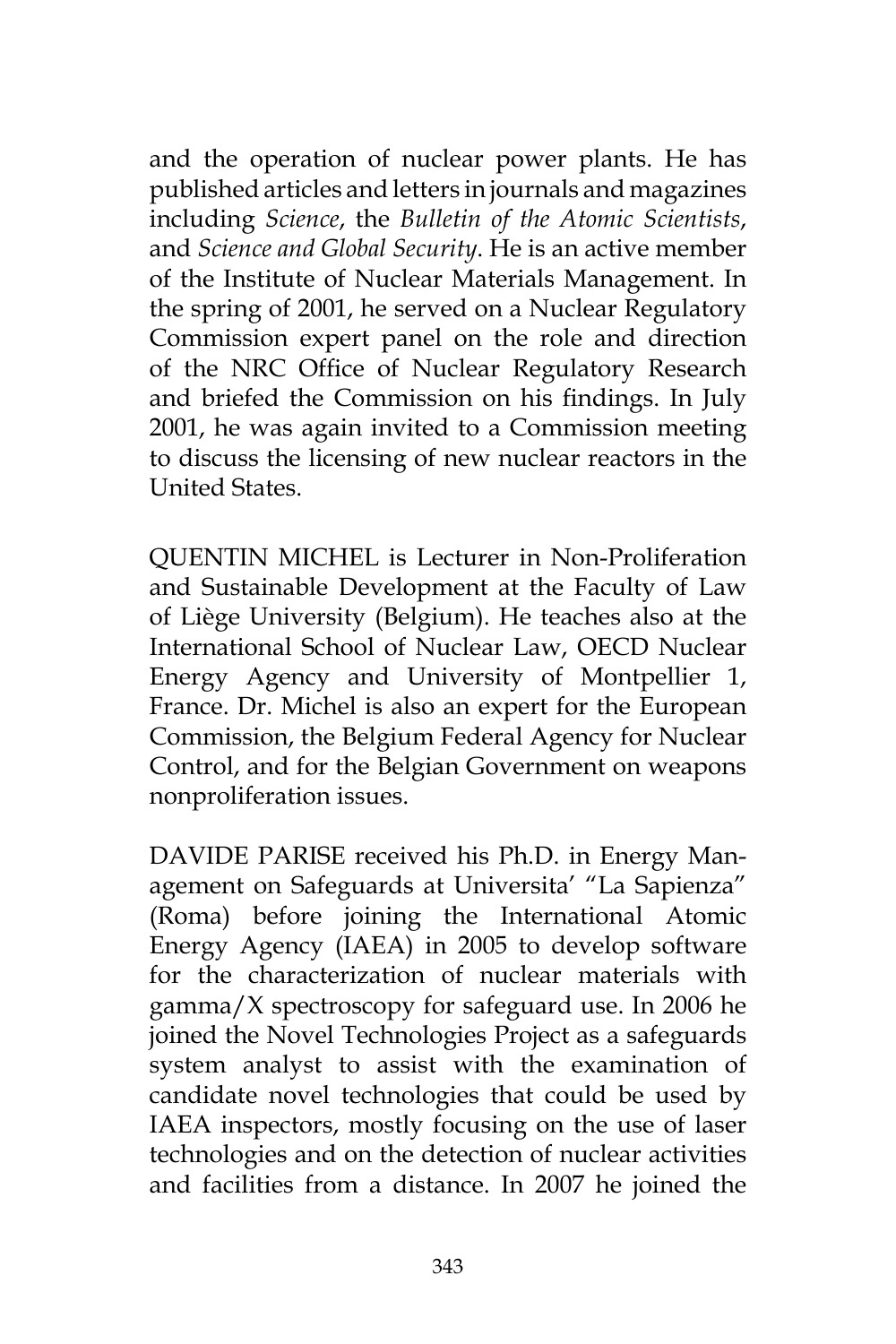newly established Remote Monitoring Unit to design the remote monitoring infrastucture and to support IAEA inspectors in the field deployment of remote monitored surveillance and monitoring systems.

THOMAS E. SHEA was named Director for Defense Nuclear Nonproliferation Programs in January 2004 at the Pacific Northwest National Laboratory (PNNL) operated by Battelle Memorial Institute for the U.S. Department of Energy. PNNL's Defense Nuclear Nonproliferation Programs assist the National Nuclear Security Administration's Office of Defense Nuclear Nonproliferation in policy and technical activities aimed at preventing proliferation and nuclear terrorism, in nuclear safety, and in weapon-origin fissile material disposition. Prior to joining PNNL, he served for 24 years at the International Atomic Energy Agency (IAEA). At the IAEA, Dr. Shea helped to establish the basic IAEA safeguards implementation parameters and defined safeguards approaches for many complex nuclear facilities. He headed a section of inspectors for 11 years, responsible for safeguards implementation in Japan, India, Taiwan, Australia, and Indonesia. He established the Project Office for the JNFL Rokkasho Reprocessing Facility, and successfully headed a Tripartite Project with the Russian Federation and the People's Republic of China regarding safeguards at centrifuge enrichment plants equipped with Russian centrifuges. During the period from 1996 through 2003, Dr. Shea was Head of the IAEA Trilateral Initiative Office in the Department of Safeguards, responsible for program development and implementation activities associated with a possible new verification role for the IAEA: weapon-origin and other fissile material released from military applications. He also headed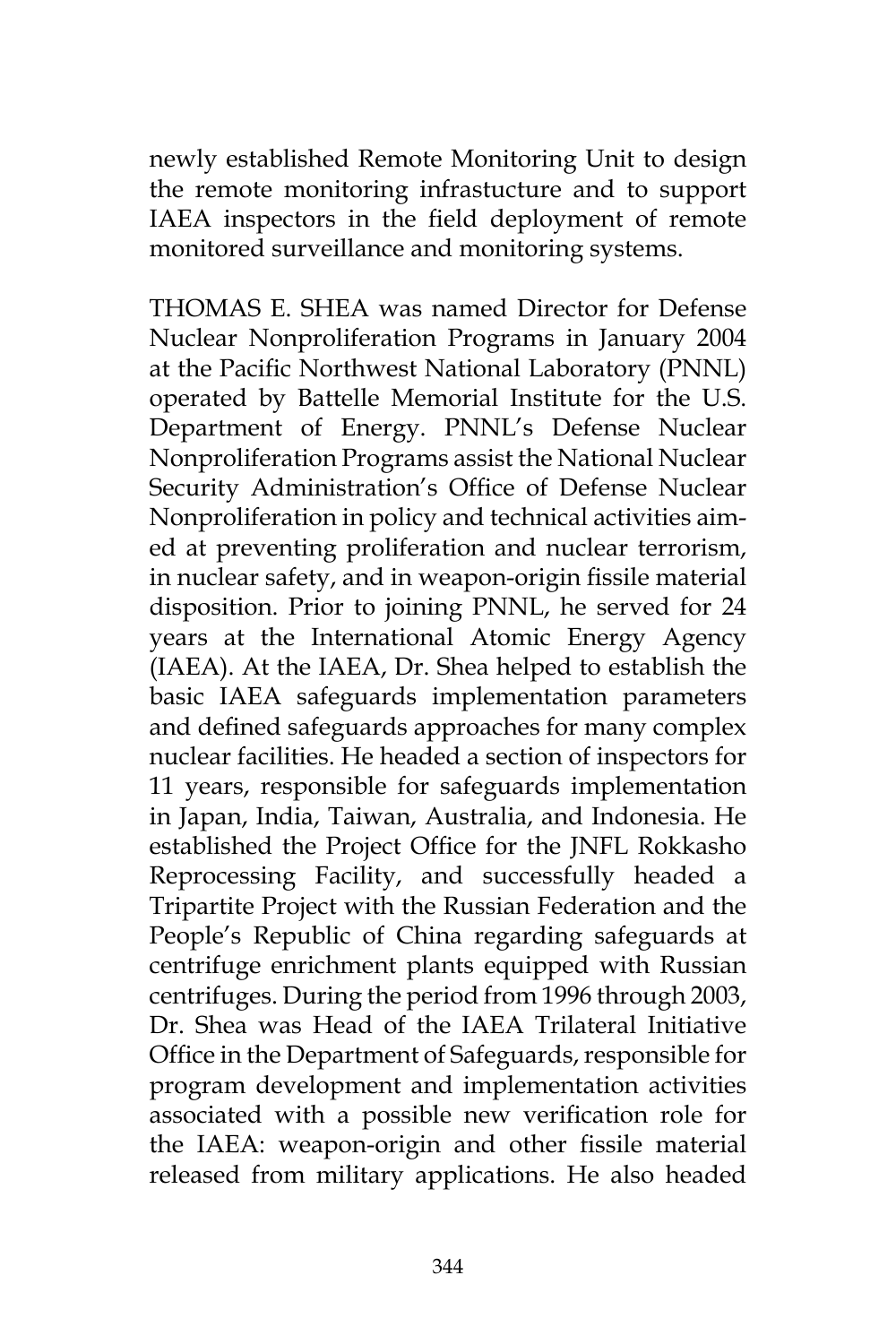IAEA activities related to a fissile material cutoff treaty, publishing a number of articles and briefing delegates to the UN Conference on Disarmament on six occasions. Dr. Shea was named to a UN Security Council Panel on disarmament in Iraq in 1999 and carried out an IAEA investigation of the technical requirements for the verification of the Comprehensive Nuclear Test Ban Treaty. He wrote the proliferation-resistance and physical protection parts of the U.S. Generation IV Roadmap and led the IAEA Safeguards departmental activities related to proliferation resistance. Dr. Shea was awarded a Special Fellowship from the U.S. Atomic Energy Commission. He received his M.S. in Nuclear Engineering and his Ph.D. in Nuclear Science from Rensselaer Polytechnic Institute. He is a Fellow of the Institute of Nuclear Materials Management.

HENRY D. SOKOLSKI is the Executive Director of the Nonproliferation Policy Education Center, a Washington-based nonprofit organization founded in 1994 to promote a better understanding of strategic weapons proliferation issues for academics, policy makers, and the media. He served from 1989 to 1993 as Deputy for Nonproliferation Policy in the Office of the Secretary of Defense under Paul Wolfowitz and received the Secretary of Defense's Medal for Outstanding Public Service. Prior to his appointment to this post, Mr. Sokolski worked in the Secretary's Office of Net Assessment on proliferation issues. In addition to his Executive Branch service, Mr. Sokolski served from 1984 through 1988 as Senior Military Legislative Aide to Senator Dan Quayle and as Special Assistant on Nuclear Energy Matters to Senator Gordon Humphrey from 1982 through 1983. He also served as a consultant on proliferation issues to the intelligence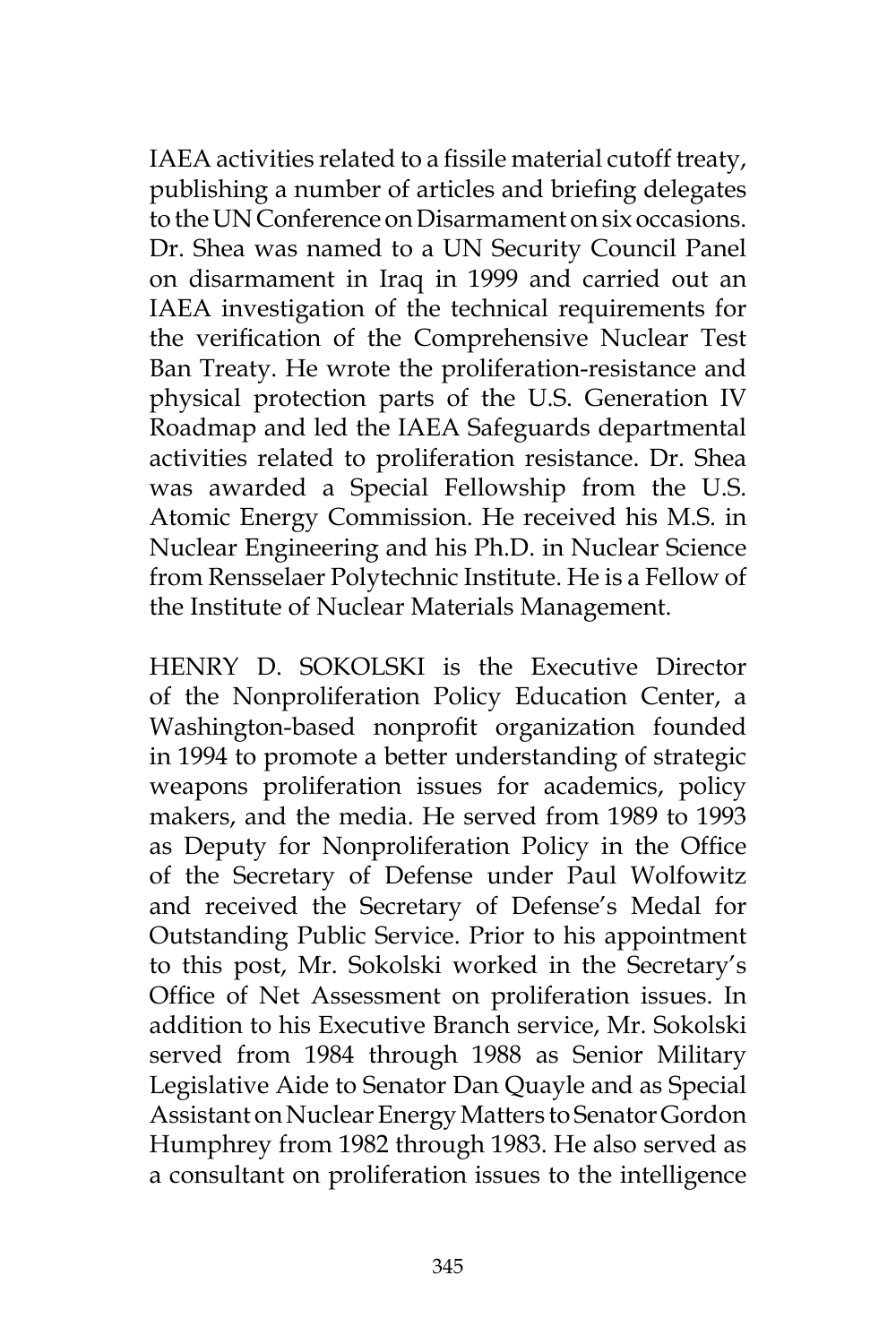community's National Intelligence Council. After his work in the Pentagon, Mr. Sokolski received a congressional appointment to the Deutch Proliferation Commission, which completed its report in July 1999. He also served as a member of The Central Intelligence Agency's Senior Advisory Panel from 1995 to 1996. Mr. Sokolski has authored and edited a number of works on proliferation related issues including, *Best of Intentions: America's Campaign Against Strategic Weapons Proliferation* (2001), *Getting Ready for a Nuclear-ready Iran*  (2005); *Checking Iran's Nuclear Ambitions* (2004); *Getting MAD: Nuclear Mutual Assured Destruction Its Origins and Practice* (2004); *Beyond Nunn-Lugar: Curbing the Next Wave of Weapons Proliferation Threats from Russia* (2002); *21st Century Weapons Proliferation: Are We Ready?* (2001); *Planning for a Peaceful Korea* (2001); *Prevailing in A Well Armed World* (2000), and *Fighting Proliferation* (1996). Mr. Sokolski has been a resident fellow at the National Institute for Public Policy, the Heritage Foundation, and the Hoover Institution. He currently serves as an adjunct professor at the Institute of World Politics in Washington and has taught courses at the University of Chicago, Rosary College, and Loyola University. Mr. Sokolski attended the University of Southern California and Pomona College and received his graduate education at the University of Chicago.

FRANK VON HIPPEL is Professor of Public and International Affairs, Woodrow Wilson School, and and co-chair of the International Panel on Fissile Materials. From September 1993 through 1994, he was on leave from Princeton as Assistant Director for National Security in the White House Office of Science and Technology Policy, and played a major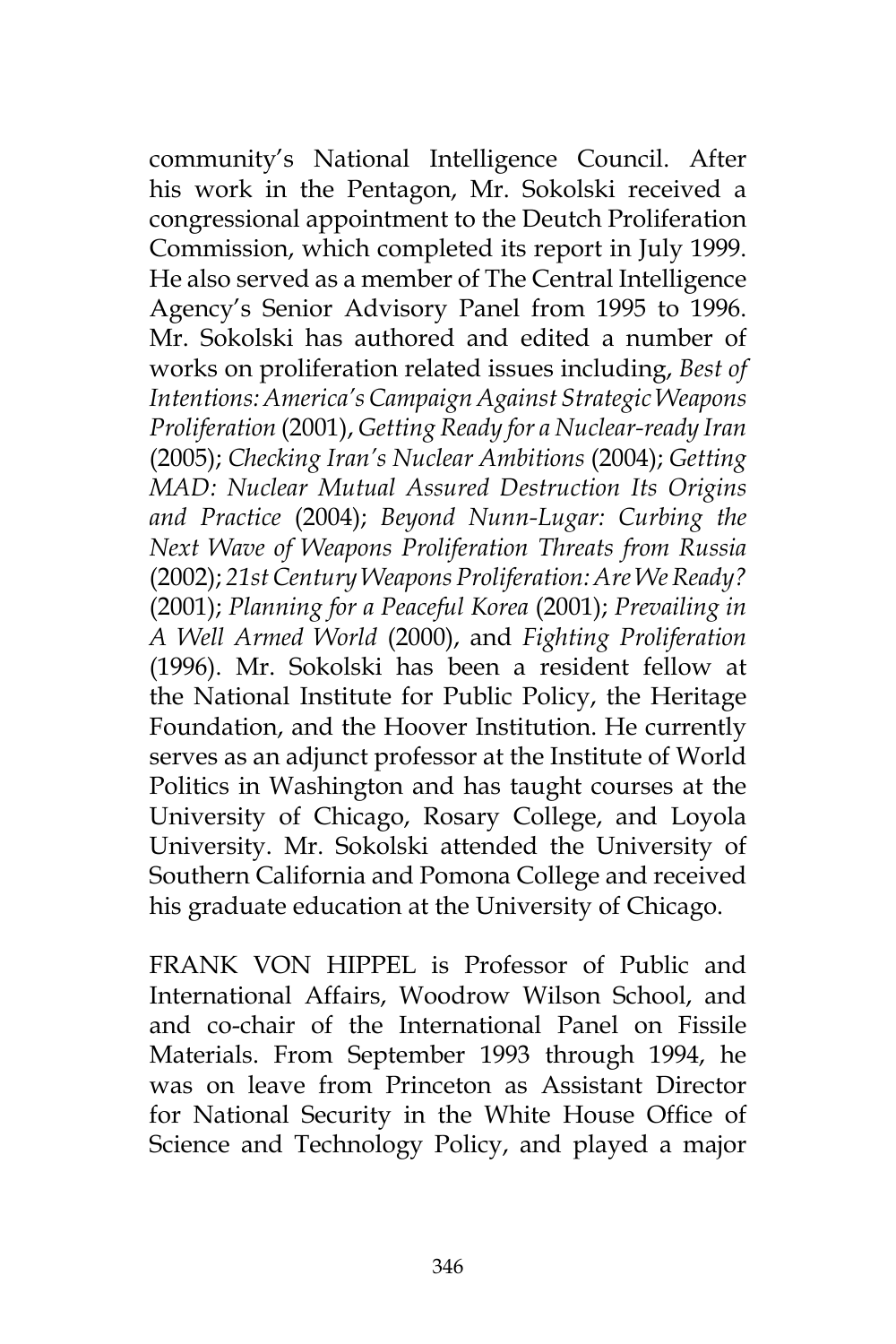role in developing U.S.-Russian cooperative programs to increase the security of Russian nuclear-weapon materials. In 2005 he chaired the American Physical Society's Panel on Physics and Public Affairs. He also chairs the editorial board of *Science & Global Security*  and is a member of the editorial board of the *Bulletin of the Atomic Scientists*. Dr. von Hippel received his B.S. degree in physics from MIT in 1959 and D.Phil. in theoretical physics in 1962 from Oxford, where he was a Rhodes Scholar. During the following 10 years, while his research focus was in theoretical elementary-particle physics, he held research positions at the University of Chicago, Cornell University, and Argonne National Laboratory and served on the physics faculty of Stanford University. In 1974, his interests shifted to "public-policy physics." After spending a year as a Resident Fellow at the National Academy of Science, during which time he organized the American Physical Society's Study on Light-Water Reactor Safety, he was invited to join the research and in 1984 the teaching faculty of Princeton University. Dr. von Hippel has served on advisory panels to the Congressional Office of Technology Assessment, U.S. Department of Energy, National Science Foundation, and U.S. Nuclear Regulatory Commission, and on the boards of directors of the American Association for the Advancement of Science and the *Bulletin of the Atomic Scientists*. For many years he was the elected chairman of the Federation of American Scientists. Dr. von Hippel shared with Joel Primack the American Physical Society's 1977 Forum Award for Promoting the Understanding of the Relationship of Physics and Society for their book, *Advice and Dissent: Scientists in the Political Arena*. In 1989, he was awarded the Federation of American Scientists' Public Service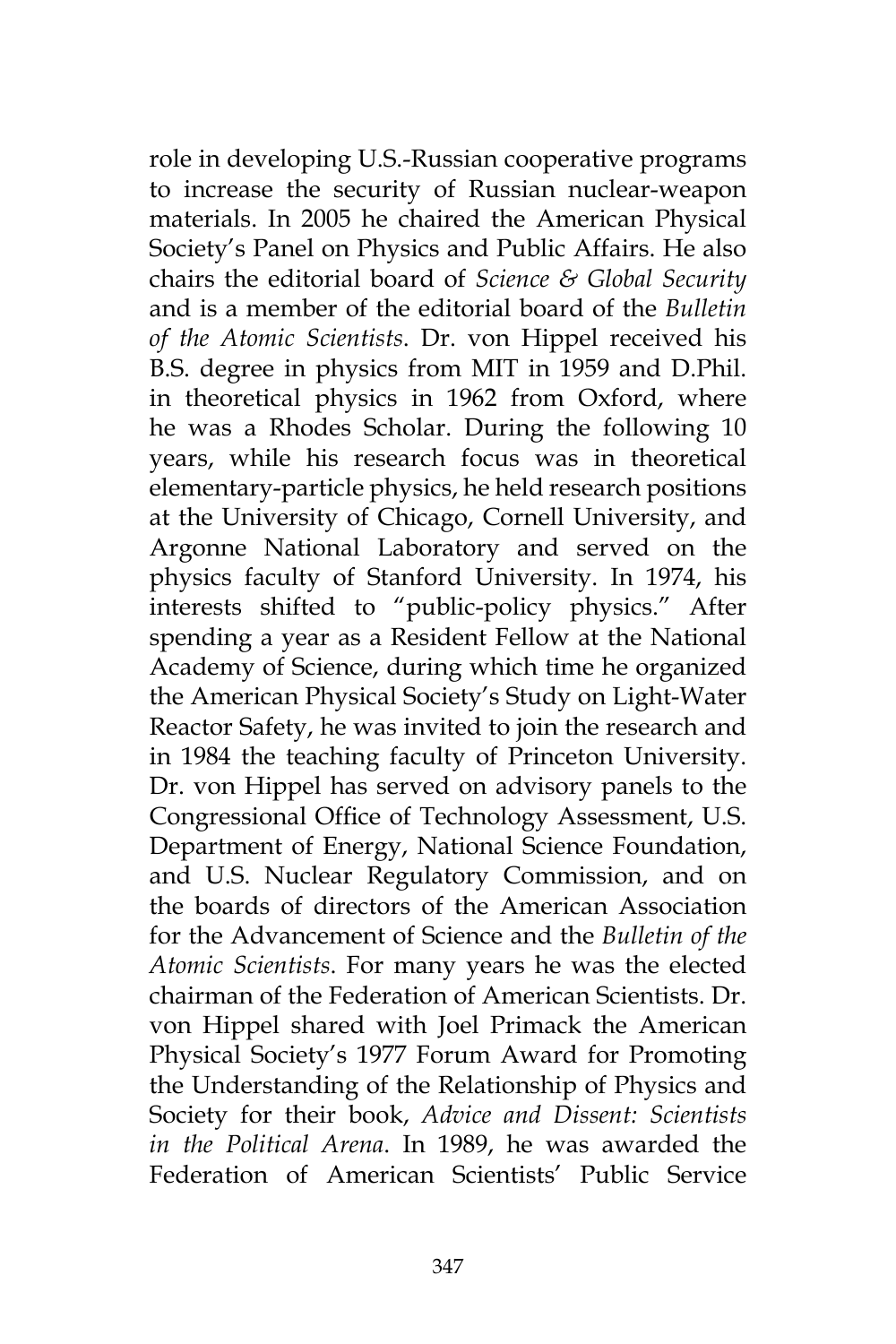Award for serving as a "role model for the public interest scientist." In 1991, the American Institute of Physics published a volume of his selected works under the title *Citizen Scientist*, as one of the first three books in its "Masters of Physics" series. In 1993 he was awarded a 5-year MacArthur Prize fellowship. In 1994, he received the American Association for the Advancement of Sciences' Hilliard Roderick Prize for Excellence in Science, Arms Control, and International Security.

JULIAN WHICHELLO joined the Australian Nuclear Science and Technology Organisation (formerly the Australian Atomic Energy Commission) in 1973. From 1973 to 1987, he developed high-speed drive systems and electronic instrumentation for the Australian Gas Centrifuge Uranium Enrichment Project. As the Head of the Instrumentation Unit from 1983 to 1987, he collaborated in the development of a nuclear safeguards remote monitoring system for small scale enrichment plants and conducted investigations into the establishment of a stable isotope enrichment facility based on a combination of separation technologies (electromagnetic, laser, and vacuum arc centrifuge). Mr. Whichello was appointed to the International Atomic Energy Agency (IAEA) Surveillance Unit in Vienna in 1987. As Head of the Surveillance Unit from 2000 to 2005, he oversaw the development and implementation of a wide range of safeguards equipment and systems, including secure digital image surveillance and remote monitoring. Mr. Whichello is currently the Manager of the IAEA's Department of Safeguards Novel Technologies Project.